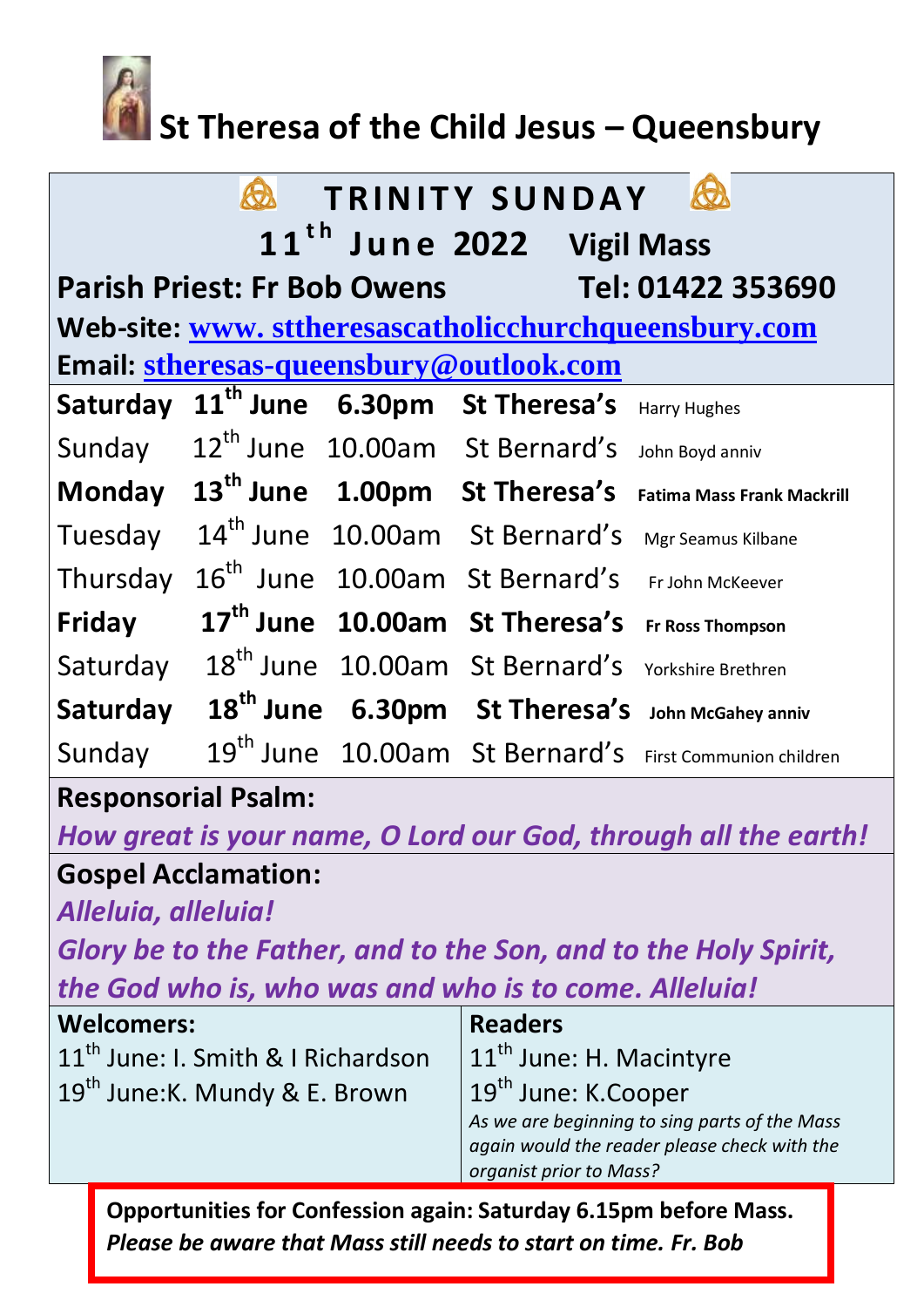# **Offertory Collection: 4th June £157.80 Candles: £21.45**

*Thank you* 



**The Pope's Prayer Intention for June –** For Families We pray for Christian families around the world; may they embody and experience unconditional love and advance in holiness in their daily lives.

**Please keep in mind all those who are in need in our prayers for whatever reason especially St Theresa's** - Inge Parkinson, the Hales family, Anne-Marie, Noah Brown and family, Betty Mackrill , Cath & David Hodgson, Madelaine Hickinson, Gerard Coyne, Sam Rose and many special intentions.

**St Bernard's** – Barbara McDonald, Jean Barraclough, Francis Marshall and Dave Sutcliffe. **Those who have died recently**: Robert Birch

**Those whose anniversaries occur about this time**: John McGahey, John Boyd

# **ST. THERESA'S PARISH EVENTS**

*Week beginning 13th June*



**FATIMA MASS** – Monday 1pm followed by tea & biscuits.

**SINGING**: Monday- $2.30 - 3.30$ pm



**St Theresa's Playgroup** – meets in the hall every Tuesday and Thursday in term time from 9.15am to 11.15am. Children aged 0 to preschool. £2 per child.



**There will be tea/ coffee in the Church Hall after Mass.** 

**Church Cleaning: week ending 24th June**

Maureen Gill & Dot Hamer

## **Flower arrangements: 24th June**



Cath Hodgson & Pam

Patterson

*Photos of our willing workers from the 'Working day' are in the porch. Thank you to all concerned especially Cath and Keith Cooper for organising it.*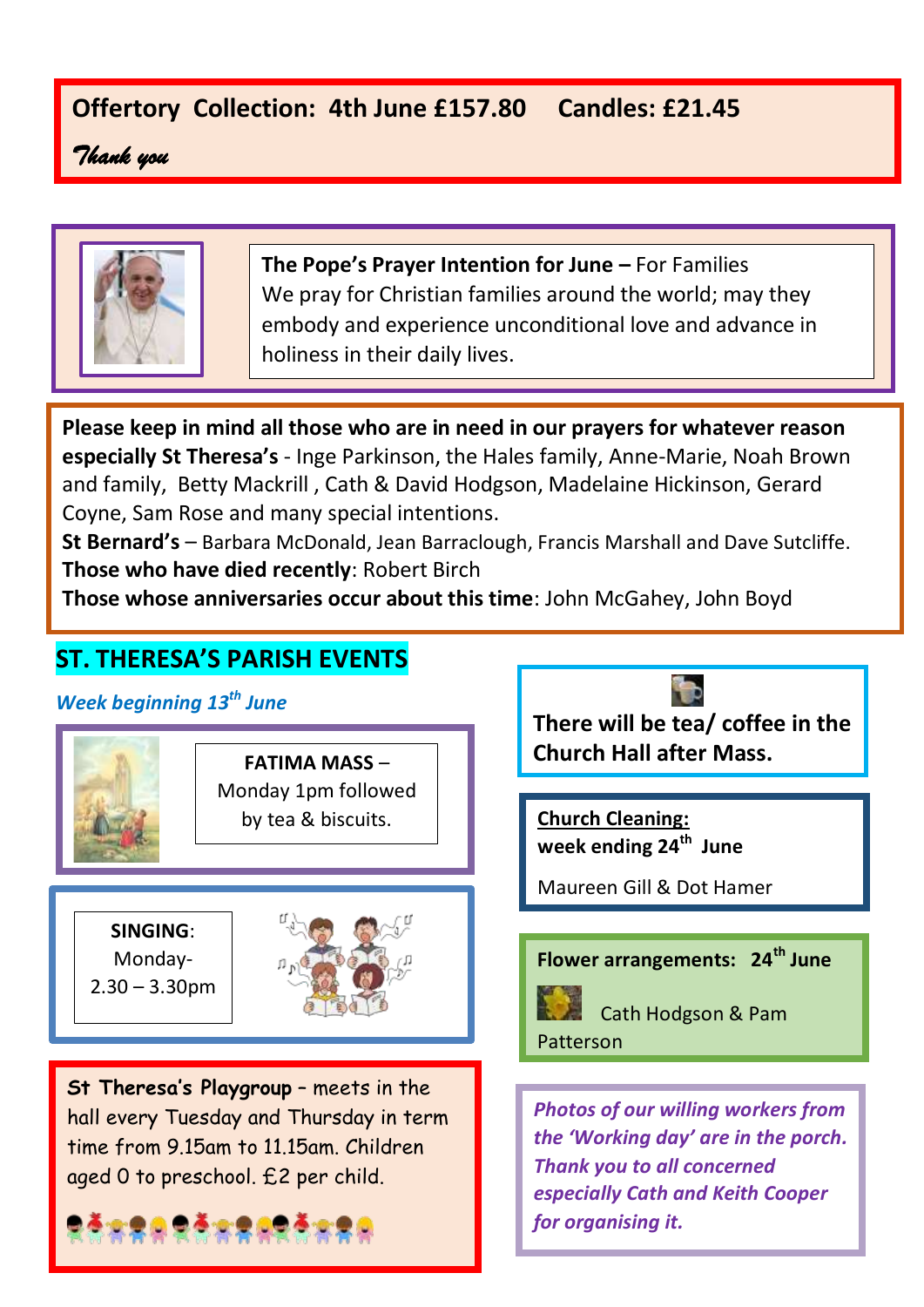## **SUMMER FAIR – 26th June 2022**

### **NOT LONG NOW only 2 weeks away.**

*Thanks also to people who have donated bottles, cans and tins of food. Please keep them coming in. We want the summer fair to be the big success it was pre-pandemic.*



#### **PARISH MEETING – THURSDAY**

#### **30th JUNE at 6.30pm in the Church Hall**

Come along and share your thoughts and ideas that ensure the smooth running and upkeep of our parish. Please send items for the agenda to Ian Richardson 01422 366051.

#### **BAPTISM**

Helen Macintyre and family are having baby Isaac baptised on Saturday 18<sup>th</sup> June at 12.30pm. If anyone from Church would like to attend they are more than welcome.

Another member of our Church family.



**The war in Ukraine continues with horrifying consequences. Our prayers are still needed.**

#### **ST BERNARD'S PARISH**

Coffee after 10am Mass on Sundays.

Minutes of the Parish meeting are on the notice board.

Confessions Saturday 9.45am before Mass. Please be aware Mass needs to start on time.

## ST JOSEPH'S PRIMARY SCHOOL



School reopen on Monday 12<sup>th</sup> June 2022.

First Holy Communion – Sunday 19<sup>th</sup> June, 10am Mass at St Bernard's Church.

#### *THANK YOU THANK YOU THANK YOU*

The family of Frank and Betty Mackrill would like to thank the parishioners at St Theresa's for the care and support given to their parents especially over the last two years. Betty is in a home in Chester only 10 minutes from their daughter Christine and family and is settling in well. They are enjoying being able to pop in at various times of the day to see her. They will be missed.

**Thank you** also to **Wills Parkinson** for making our Church grounds look so fantastic prior to the jubilee celebrations. Wills also came and gave the lawns an extra cut prior to the funeral, in respect of Frank who spent many hours gardening at Church.